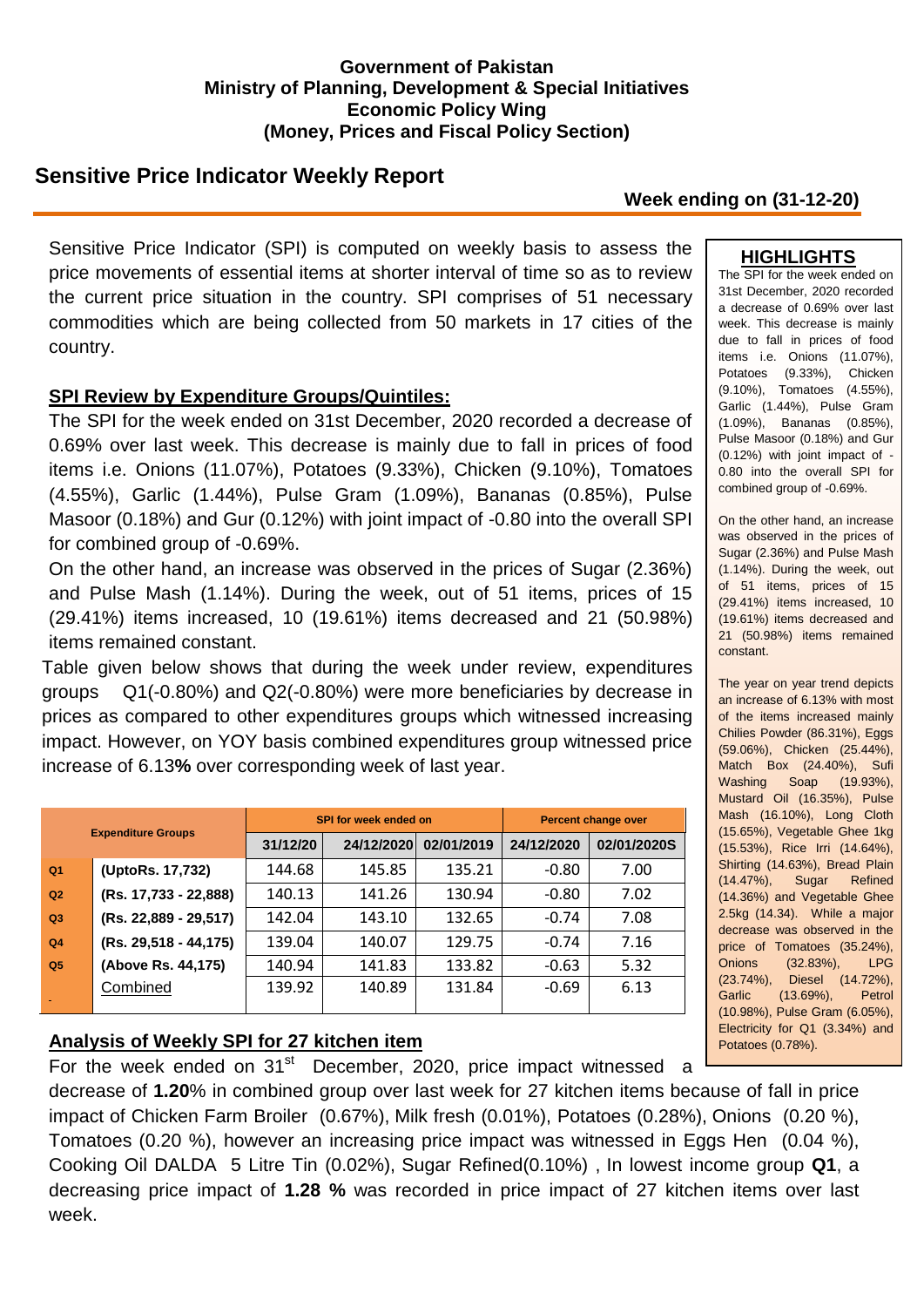On year on year basis, combined group recorded a rising impact of **11.37 %** which is attributed to increase in price impact of kitchen items i.e. Wheat Flour Bag (0.48 %) Rice Basmati Broken (0.13%), Milk Fresh (4.47 %), Eggs Hen Farm (1.67%), Chicken (1.48 %) Beef (0.70%), Mutton (0.49 %), Cooking Oil Dalda 5 litre tin (0.59%), Vegetable Ghee1kg Pouch (0.43 %), and Sugar (0.72%) however, a declining price impact was shown in Tomatoes (1.53 %), Onions (1.07 %) , Potatoes(0.28%). Price impact on YOY basis for lowest income group Q1 was **9.74** % which is lower than combined group on YOY basis.

| Sr.<br><b>No</b> | <b>Units</b>                 | <b>Islamabad</b> | <b>Rawalpindi</b> | Lahore  | <b>Karachi</b> | Quetta  | <b>Peshawar</b> |
|------------------|------------------------------|------------------|-------------------|---------|----------------|---------|-----------------|
|                  | Wheat Flour Bag 20kg         | 864.15           | 860.00            | 860.00  | 1216.90        | 1264.99 | 1015.32         |
| 2                | Rice Basmati Broken          | 106.56           | 98.54             | 76.87   | 99.43          | 104.92  | 80.00           |
| 3                | Mutton (Average Quality) 1kg | 1166.08          | 1189.83           | 1051.19 | 1081.51        | 1096.96 | 868.94          |
| 4                | Chicken Farm Broiler(1kg)    | 201.94           | 197.91            | 179.00  | 223.48         | 214.96  | 193.00          |
| 5                | Milk fresh (Un-boiled)       | 120.41           | 119.83            | 100.00  | 120.00         | 120.00  | 121.85          |
| 6                | Eggs Hen 1dozen              | 209.57           | 204.78            | 204.00  | 208.41         | 224.96  | 205.50          |
|                  | Cooking Oil 5 liter          | 1355.00          | 1355.00           | 1295.00 | 1295.00        | 1295.00 | 1295.00         |
| 8                | Pulse Moong 1kg              | 248.17           | 234.47            | 219.12  | 244.52         | 259.97  | 200.00          |
| 9                | Pulse Mash 1kg               | 256.46           | 250.52            | 246.56  | 243.44         | 274.97  | 230.00          |
| 10               | Pulse Gram 1kg               | 164.62           | 153.60            | 121.30  | 157.11         | 164.95  | 148.99          |
| 11               | Potatoes                     | 60.39            | 52.99             | 42.18   | 41.38          | 54.85   | 46.42           |
| 12               | Onions 1kg                   | 61.71            | 55.86             | 42.18   | 41.94          | 54.85   | 50.00           |
| 13               | Tomatoes 1kg                 | 117.42           | 106.40            | 97.97   | 82.76          | 74.89   | 80.00           |
| 14               | Sugar Refined 1kg            | 86.89            | 86.24             | 84.71   | 83.09          | 87.00   | 86.09           |
| 15 <sub>15</sub> | Petrol Super Per Liter       | 104.19           | 104.20            | 104.50  | 104.21         | 104.18  | 104.19s         |

## **Consumer Prices Of Essential Kitchen Items in Different Cities For Week Ended On 31-12- 20**

The price of Wheat Flour Bag registered rise in Quetta , Peshawar and Karachi as compared to last week. The Price difference of items in different cities as shown in the table above can be related to transportation costs. This applies to those commodities that are physically transported from one city to another as they are not grown/produced in that particular area.

| <b>Price Comparison of Major Kitchen Items (Combined Group)</b> |                      |            |               |                     |         |                     |  |  |
|-----------------------------------------------------------------|----------------------|------------|---------------|---------------------|---------|---------------------|--|--|
| Sr. No                                                          | <b>Items</b>         |            | <b>Prices</b> | impact Current/prev |         |                     |  |  |
|                                                                 |                      | 31/12/2020 | 24/12/2020    | 02/01/20            | Prev.   | <b>Corres</b><br>p. |  |  |
| 1                                                               | <b>Wheat Flour</b>   | 995.93     | 995.74        | 927.03              | 0.00    | 0.48                |  |  |
| $\overline{2}$                                                  | <b>Rice Basmati</b>  | 88.78      | 88.78         | 83.91               | 0.00    | 0.13                |  |  |
| 3                                                               | <b>Mutton</b>        | 1040.37    | 1039.53       | 942.94              | 0.00    | 0.49                |  |  |
| $\overline{4}$                                                  | <b>Chicken Farm</b>  | 196.82     | 217.07        | 157.16              | $-0.67$ | 1.48                |  |  |
| 5                                                               | <b>Milk Fresh</b>    | 108.82     | 108.87        | 94.64               | $-0.01$ | 4.47                |  |  |
| $6\phantom{1}6$                                                 | Eggs Hen             | 205.62     | 203.77        | 131.19              | 0.04    | 1.67                |  |  |
| $\overline{7}$                                                  | <b>Onions</b>        | 43.54      | 47.71         | 63.71               | $-0.20$ | $-1.07$             |  |  |
| 8                                                               | <b>Pulse Moong</b>   | 226.57     | 226.77        | 210.00              | 0.00    | 0.07                |  |  |
| 10                                                              | <b>Potatoes</b>      | 42.96      | 47.64         | 45.31               | $-0.28$ | $-0.16$             |  |  |
| 11                                                              | <b>Tomatoes</b>      | 91.27      | 99.16         | 144.04              | $-0.20$ | $-1.53$             |  |  |
| 12                                                              | <b>Sugar Refined</b> | 83.96      | 82.36         | 73.34               | 0.10    | 0.72                |  |  |